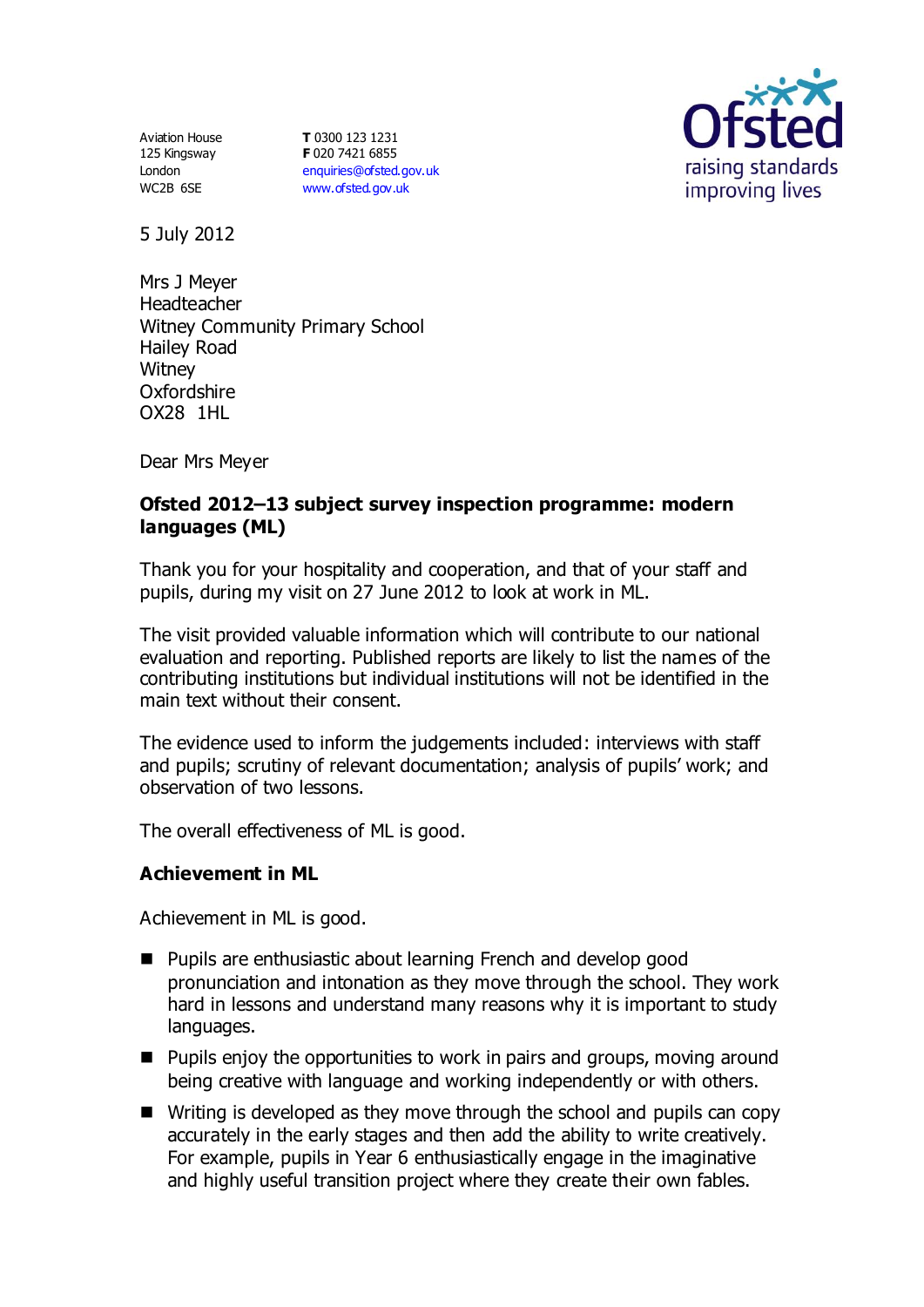■ Their knowledge of the culture of France is limited and pupils reported that they would appreciate more opportunities to become familiar with the countries where French is spoken. The internet is underused to support this aspect of pupils' achievement.

# **Quality of teaching in ML**

The quality of teaching in ML is good.

- All teachers are committed to and enthusiastic about teaching French. They provide pupils with a good range of activities in lessons, supported by very well-organised and helpful resources. They make good use of recordings of native speakers to ensure that pupils have accurate models to emulate.
- Teachers' are developing their subject knowledge which varies, but is at least satisfactory. They benefit from a good range of professional development opportunities. Where they are less sure of their own level of spoken French, they tend to use too much English to manage activities. However, this does not have a negative impact on the development of listening, because of the good use made of a range of listening resources and story telling.
- $\blacksquare$  Teachers place a strong emphasis on the teaching of phonics, but pupils reported that they would appreciate more written and visual support to help them remember the new language. Those who take part in the vocabulary challenges set for homework enjoy the activities, but not all children participate.

# **Quality of the curriculum in ML**

The quality of the curriculum in ML is good.

- The curriculum is well informed by current initiatives in modern languages and includes opportunities for learning more than one language through links with a local secondary school.
- The curriculum develops all four skills and starts with appropriate early work in Key Stage 1. Class teachers incorporate aspects of language learning across other subjects.
- Schemes of work are carefully adjusted to build upon prior learning including the transition between primary and secondary education.
- A weaker aspect of the curriculum is the lack of contact with native speakers or use of technology to bring the culture into the classroom. The learning environment does not provide many opportunities to strengthen pupils' inter-cultural understanding.